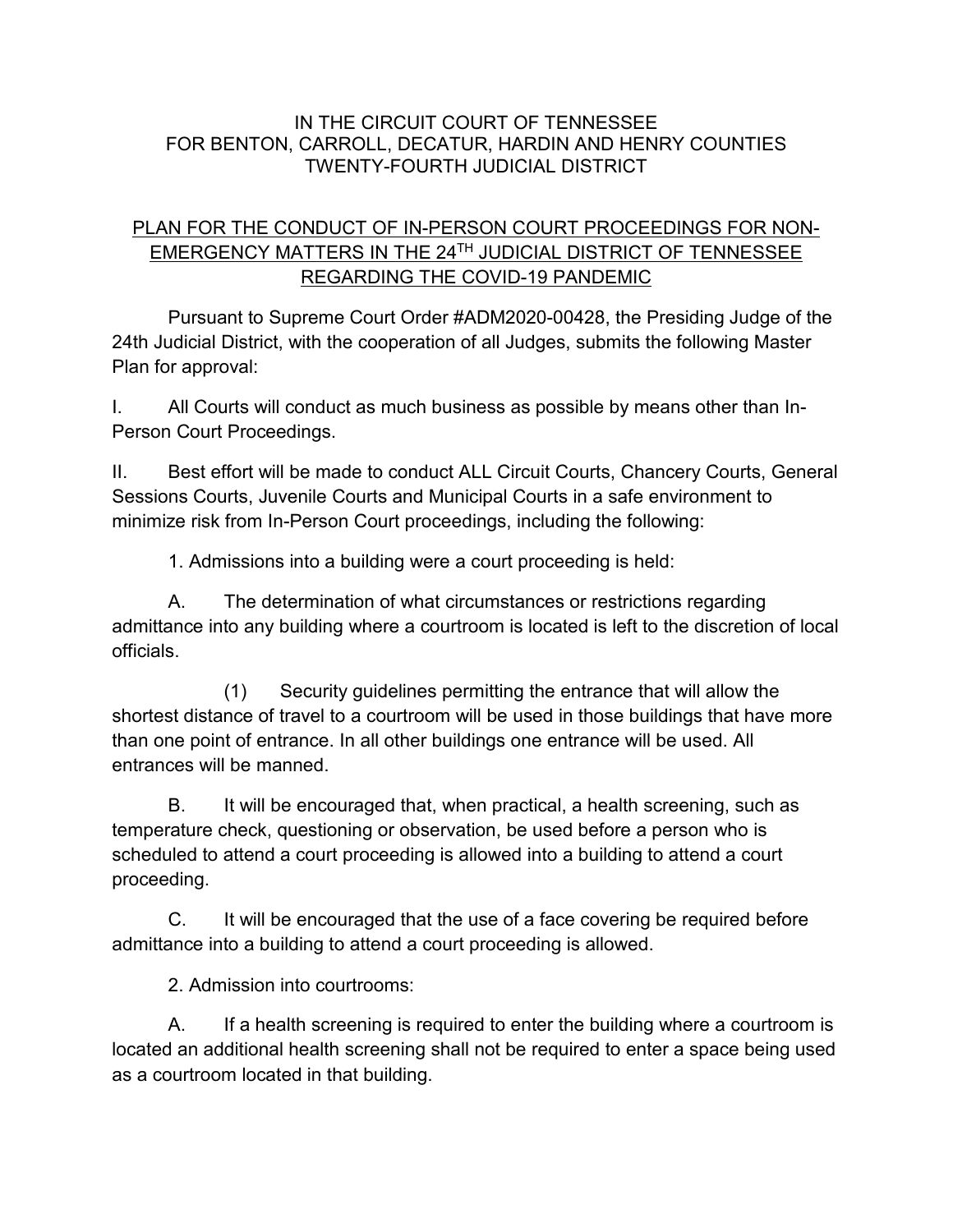B. If a face covering is required to enter the building where a courtroom is located a face covering shall be worn at all times in the courtroom.

C. Face coverings and personal protection equipment will be allowed to be worn in any courtroom by those who choose to wear them.

D. Local officials will determine the safest route to be taken to enter and exit a courtroom.

(1) If practical, the closest points should be used for these routes.

(2) If practical, different entrance and exit points should be used.

3. In-person proceedings:

A. The Incarcerated.

(1) Local jails:

(a) Inmates incarcerated at the local jails are to be transported to attend a court proceeding and shall wear face covering. Those who are incarcerated shall avoid contact with those defendants not incarcerated.

- (i) Exceptions can be made at the discretion of the Sheriff.
- (ii) Exceptions must be approved by the Presiding Judge.

(2) Tennessee Department of Corrections (TDOC):

(a) Inmates incarcerated at a facility operated by the TDOC may be transported to a courtroom at the discretion and under the guidelines of the TDOC.

(i) A proceeding involving such an inmate shall be scheduled to begin at least 15 minutes after a preceding proceeding has ended and set to end at least 15 minutes before a subsequent proceeding is scheduled to begin.

(ii) Proceedings involving inmates who are transported at the same time and in the same transport vehicle may be scheduled to occur at the same time.

B. Those who may attend court proceedings:

(1) Attendance at in-person court proceedings will be limited to the parties, their counsel, court personnel, and witnesses.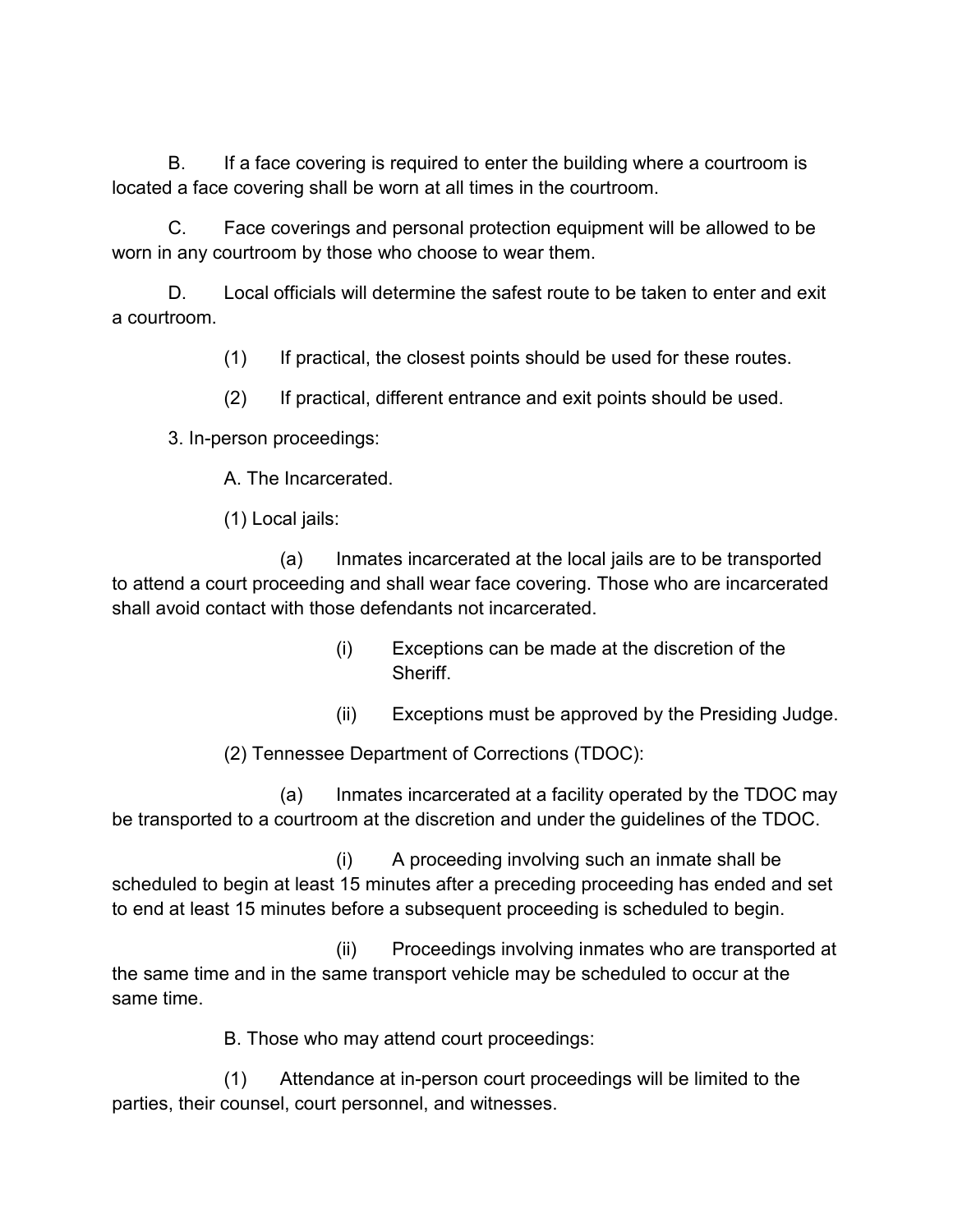(a) Witnesses shall be kept out of the courtroom until called to testify and then shall immediately exit the courtroom when their testimony ends.

(i) It will be encouraged that witnesses who have no other business to conduct in the building where a courtroom is located be denied entrance into that building until they are called to testify.

(b) Exceptions to those who may attend an individual court proceeding can be made on a case by case basis by the Judge.

(c) A care-giver for a party or witness may accompany the person for whom they provide care to the court proceeding.

(i) Examples include but are not limited to: a parent of a minor child who is a party or witness; or a person who provides medical care or assistance with mobility to a person who is a party or witness.

(d) Signs announcing who will be allowed to attend a court proceeding should be posted outside the building entrance.

C. Number allowed in a courtroom:

(1) The number of people allowed into a courtroom at any one time is limited to 10, excluding the Judge, court personnel, witness and security.

D. Seating:

(1) Seating shall be at locations designated by local officials in accordance with guidelines recommend by the State of Tennessee or the CDC.

E. Social distancing and management in courtroom:

(1) Social distancing distances will be based on the distances recommended by the State of Tennessee or the CDC.

(2) Management of social distancing in the courtroom will be the responsibility of the Judge and security personnel.

F. Court times:

(1) When necessary court times will be staggered to limit the number of people in the courtroom.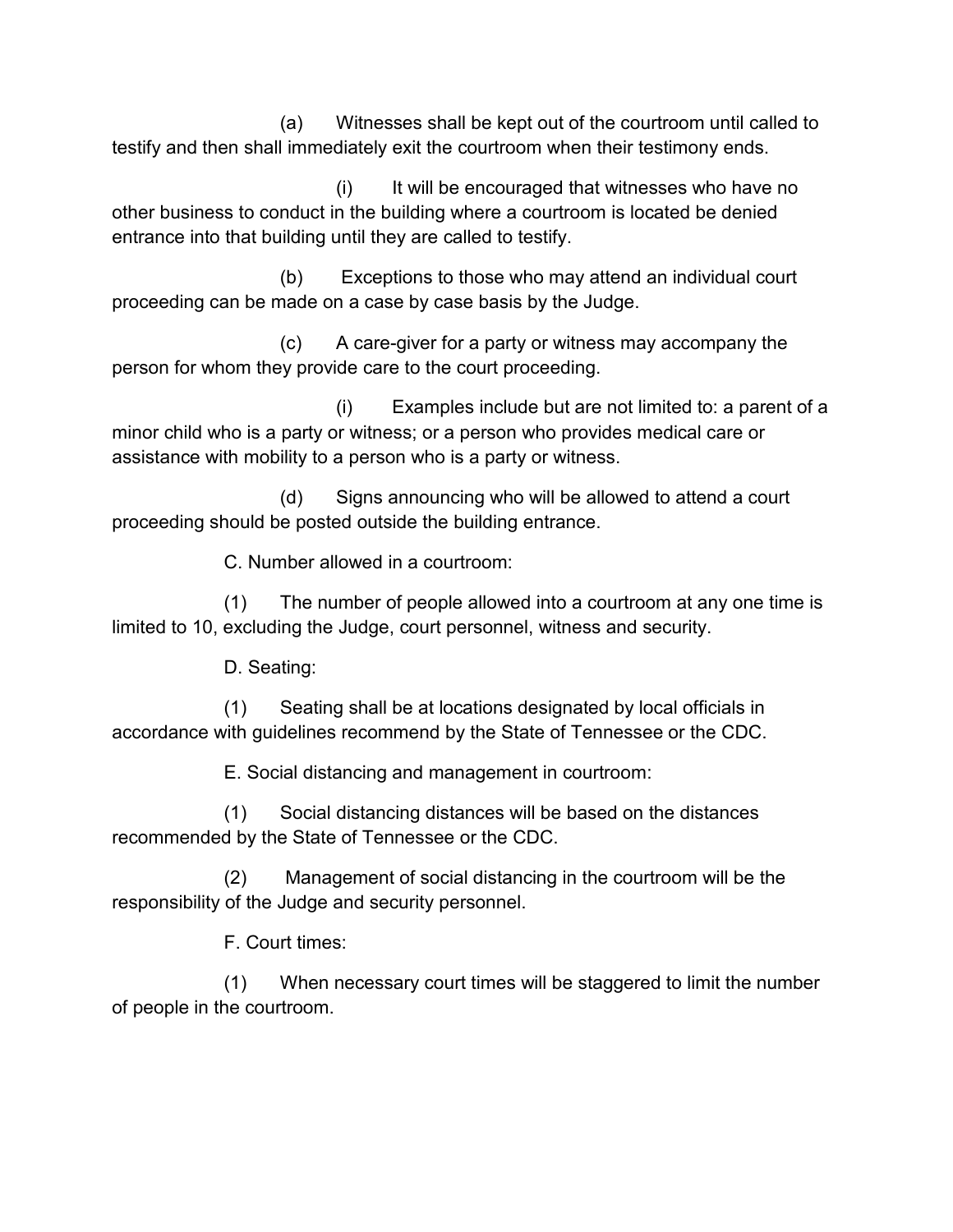(a) Staggering of court times will be at the discretion of each

Judge.

(i) If an attorney has multiple cases set on one day every effort will be made to group that attorney's cases into one setting time.

(ii) Parties or attorneys will not be allowed into the courtroom until the time their case is set to be heard.

(iii) A court docket that includes the names of the parties, counsels, and the time set for each case will be provided each day to local officials. This docket is to be used to regulate entrance into the building.

4. Miscellaneous:

A. Any common area in a building where a party to a court proceeding could touch, such as a hand rail, door handle, elevator button, etc. should be cleaned by maintenance crews frequently throughout the day. Common areas in the courtrooms, such as podiums, the parties' tables, door handles, etc., will be cleaned more frequently.

B. Understanding that public access to the court is of utmost importance to the public and our judicial system, one location in every courtroom will be reserved for media, and one member of the media will be allowed into court proceedings on a first come basis. Current media credentials shall be presented before access will be granted.

C. In many instances the buildings where courtrooms are located are used for purposes other than court related proceedings. Thus, management of social distancing guidelines inside those portions of the building will be left to the discretion of local officials.

1. Those attending court proceedings will be immediately ushered into and out of the courtroom and are not to have access to any other parts of the building. Lingering will not be allowed in the areas near the courtrooms and security will oversee these areas to enforce social distancing guidelines and limit lingering.

D. These guidelines will go into effect upon the approval of the Chief Justice of the Tennessee Supreme Court.

E. These guidelines will remain in effect pending further orders of the Court.

F. Hand sanitizer will be stationed at entrances of buildings and in courtrooms when available.